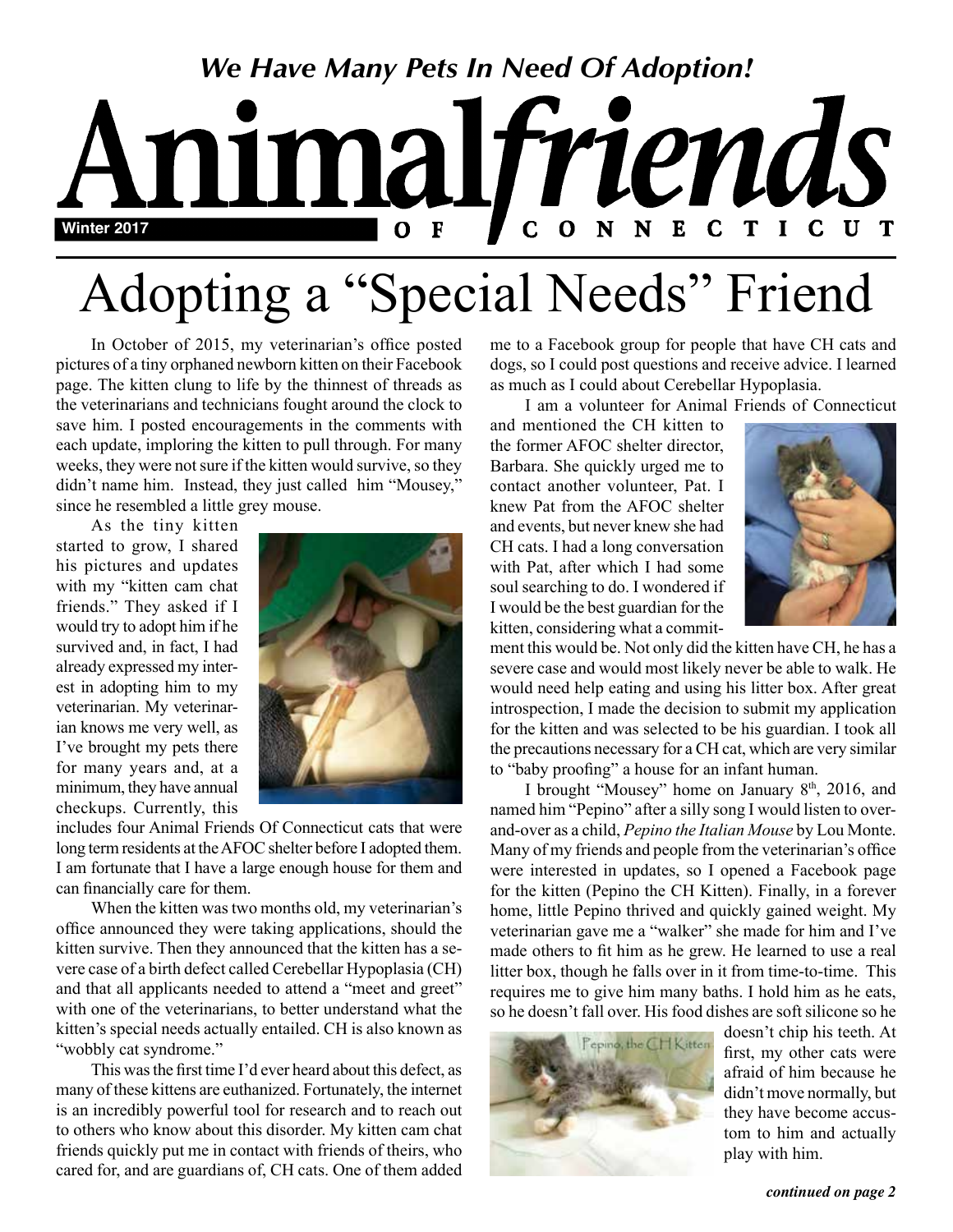#### *UNITED WAY*

You can donate while at work by making a contribution to THE UNITED WAY. Just specify that your donation is intended for AFOC. Please use the following letters and numbers on the form: AG 0640.



## *Sunshine Fund*

Sunshine was a dog that came to us many years ago. She was a Shepherd Husky cross and was found in a project in Hartford with one eye poked out by a stick. The owners signed the dog over to AFOC. We had her injuries treated and we found her a wonderful home. She lived to be over 14 years old. What happened to Sunshine was just the beginning of many years involved in rescuing injured and abused animals. This fund is in her memory.



## *I-GIVE MATCHING CONTRIBUTIONS*

Register with I-Give on line. Shop on line

with major retailers and help AFOC at the same time! All consumer transactions will contain a percentage donated to AFOC.



#### *Sponsorship Program*

We have many cats that are not adoptable or hard to place. We are looking for sponsors willing to sponsor a rescue cat by helping to cover the cost of food, litter, and

basic medicine. Our goal is to sponsor every cat.

## *ANOTHER CONVENIENT WAY OF GIFT GIVING!*

You can now use your credit card and make a donation on-line through PayPal. Just go directly to our website for further details (www.afocinc.org).



AmazonSmile is a website operated by Amazon that lets you enjoy the same wide selection of products, low prices, and convenient shopping features as on Amazon.com. The difference is that when you shop on AmazonSmile https://smile.amazon.com/ ch/06-1132973, the AmazonSmile Foundation will donate 0.5% of the purchase price to the eligible charitable organization of your choice. It does not cost anything to sign up or add to your purchase price. It is totally funded by Amazon. Remember, when you are shopping on line with Amazon, go thru AmazonSmile instead and help Animal Friends of Connecticut at the same time.

Pat, and other CH guardians, told me about the special bond that forms between a guardian and a severe CH cat. They are right. I have strong bonds to all my "cubs," but Pepino is different. It's a lot of work, but I hardly notice anymore. Pepino has no idea he's disabled or even different. He plays, wants to snuggle in the lap, purrs when I pick him up, and reaches out with his little paws when he sees me.

In a way, it was time for me to adopt a special needs pet. Barbara often thanks me for adopting what she calls "hard to place" cats from AFOC. It took some time, but each one "blossomed" once in their forever home. Fiona, once terrified of people, now runs and plays around the house and sleeps next to me. Dottie has socialized and become a member of "The Pride Cubs". Betsy and Josie are very happy they were adopted and show their gratitude each day.

There are many wonderful companions in shelters that just need a chance, a little understanding, and some time to adjust. The best thing is there are lots of free resources online and amongst our friends to help us all understand how to introduce a new pet to the family or the requirements of a special needs pet. For example, blind cats do just fine so long as you don't move the furniture and other things around often. Cats with missing legs can adapt and live happy lives, too. Just look up "Lil' Bunny Sue Roux", a cat born without front legs that gets around just fine "kangaroo style" and has become an internet sensation. Even mild to moderate CH cats do great with simple accommodations such as a high-sided litter box.

Many "special" pets can live as long a life as a "normal" pet. In many cases, adopting one can be a 20 year commitment. It's easy to want to adopt a kitten as cute as Pepino was, overlooking his special needs and what that entails. The most important thing was learning as much as I could about his needs and the commitment I was making. For me, the rewards far outweigh his special needs. It is a commitment I was ready to make and I haven't regretted it for even a second.



**Judy Levy**, *Director* **Jo-Ann Regan**, *Editor*

**Animal Friends of Connecticut, Inc.** P.O. Box 370306 West Hartford, Connecticut 06137-0306 (860) 827-0381 Newsletter e-mail: **newsletter@afocinc.org**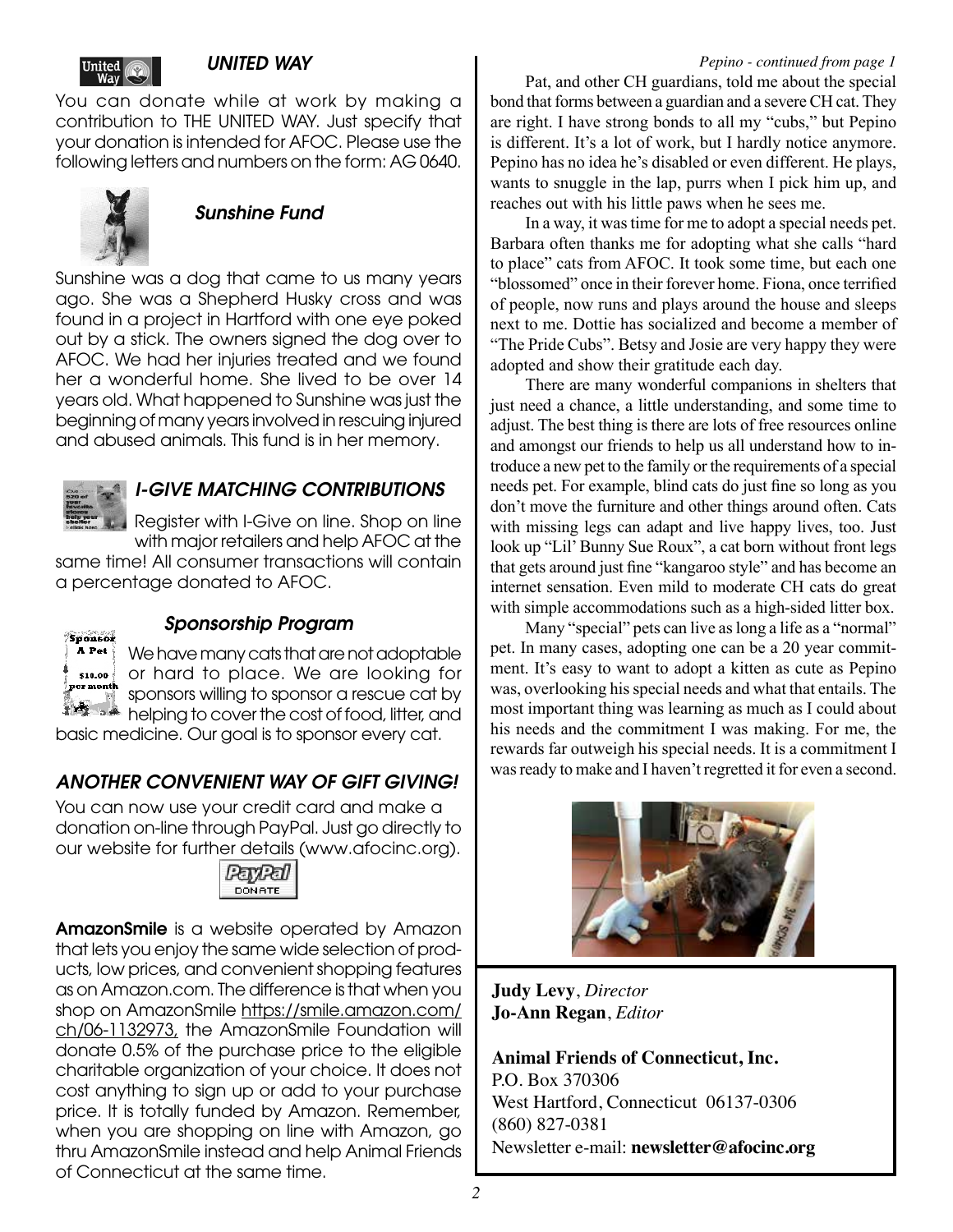# **A SPECIAL DONATION**

Each summer, the campers at the Thompson Recreation Adventure Camp in Thompson, CT collect money. On the last day of the camping season, they donate it to a charity with a mission they feel strongly about.

This year, Animal Friends of Connecticut was the recipient of the donation. Some of the students had a connection to AFOC and each camper wanted it to go to a non-kill shelter. On August 17<sup>th</sup>, Shelter Manager Jean Blackman and George Murtha went to the camp on scenic Quaddick Reservoir to accept the check on behalf of AFOC.

#### *George Murtha*



# **A CONCERNED PARENT**

Animal Friends of Connecticut received a phone call from a very upset mother who lives out of state. Her daughter had come home from high school and said that one of her teachers had told the class how to successfully torture a cat. Since they were both animal lovers, she and her daughter were very concerned and wanted the teacher to be held accountable for her actions, but did not know what to do.

Since I am a retired high school teacher, I knew that this is not the type of suggestion you make to 9<sup>th</sup> grade students. It was inevitable that one or more of them would try it just for fun and the helpless cat would be the victim. Animal abuse is a serious problem. It is unconscionable for an adult to suggest something like this.

I wrote a letter on Animal Friends of Connecticut stationary to both the Superintendent of Schools and the Principal of the High School, stating the problem and our suggestions for remediation.

Since this was a personal matter, I did not expect to get a response to my letter. However, I did receive a report from the mother that a school administrator was sitting in the classroom almost daily. I do not know if there was any disciplinary actions taken, but I am sure the teacher is very sorry that she did this.

# **2016 BAKE SALE RESULTS**

We did quite well at the annual bake sale at Simsbury Stop N Shop on Saturday, October 15, raising \$684.82. It was another chilly day though, but not as cold as last year. Sales were steady the whole time. Our results were consistent with past years, with the exception of 2015, when we surpassed \$1000.

Thanks to all our bakers, who provided cakes, cookies, muffins, truffles and breads. We wouldn't have been able to hold the sale were it not for the donations of Carmelo Aeresco, Barbara Dennis. Erika Elbert, Barbara Greenleaf, Sue Jansen, Jean Larsen,



Liz Neff, Joann O'Connell, Jill Perrault, Sue Riley, and Mary Skinner plus several other people I did not know. Another lady brought some baked goods when we opened and also helped for the first hour. Unfortunately, I don't recall her name.

The sales table was staffed by Carmelo Aresco, Erika Elbert, George Murtha and myself. A terrific team! We wrapped up at 2 o'clock, when we had sold most of the goodies. George took the leftovers to Roaring Brook Veterinary Hospital and Canton Emergency Veterinary Hospital, both of which support Animal Friends.

Thanks also to George for responding to my last minute plea for another table. I had totally forgotten where I placed my table. It wasn't until I was looking for my set of hex wrenches so I could open one of the donation canisters that I found my missing table!!

# **SANTA'S ELVES**

During the second week of December, a fund raiser was held by Animal Friends volunteers Marilyn Beebe, Ruth Woodford and Betsy Eskay. They were manning a gift wrapping station at Barnes and Noble in Canton, CT. Also, Jean Larson and a nonmember friend held the same fund raiser at the Barnes and Noble in Farmington, CT.

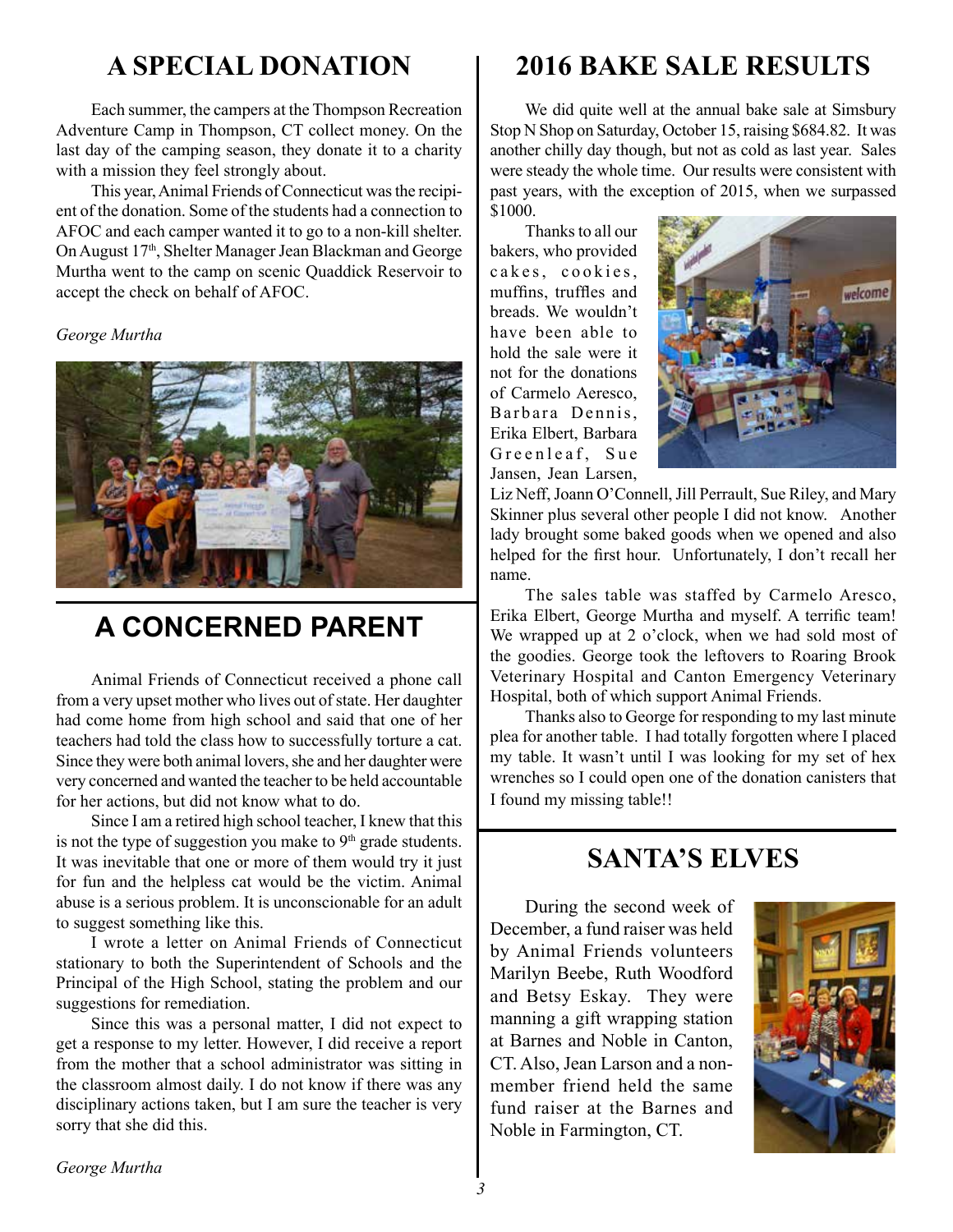# **A SURPRISING MOTHER'S DAY GIFT**

On Mother's Day, 2016, Animal Friends of Connecticut received a large Mother's Day present, 15 kittens ranging in age from a few weeks to two months old. We received a phone call from a woman who had been collecting kittens from the streets, taking them away from their mothers and bringing them home to take care of them. The woman quickly realized that taking care of 1 kitten, not to mention 15 kittens, was an impossible task, especially since some needed bottle feeding every few hours.

She called us and, of course, we arrived to rescue the kittens that same day. Now the same problem existed for us. What do we do with 15 very young kittens who needed constant care? We did return to look for their mothers with no success. We felt that the best course of action was to split them into smaller groups and bring some to each of the veterinary clinics that Animal Friends of Connecticut uses. When we did this, a wonderful thing happened. Several of the vet techs decided to bring the kittens home to feed and take care of them. But, as usual with a fostering, when the kittens were old enough to be adopted, some of the techs had become so attached to them that were unable to give them up and decided to permanently adopt them. This was good news, because we knew that these kittens would be in excellent homes for the remainder of their lives, which is our goal for all of our animals.



That left us with the remaining 7 kittens to place in new homes. Luckily, this task went fairly quickly, with the exception of one little gray kitten named Emmie. We had no idea what situation Emmie came from, but she was terrified of everything and everyone. We showed her to potential adopters several times, with no success. She cowered behind things and refused to go near any person, hissing the entire time.

We realized that this was not going to go very well and needed a new plan. I was fostering several very social kittens about the same age at that time, and decided to bring Emmie home to live with this group, to get her used to people and to improve her chances of being adopted. At first, Emmie stayed to herself, but things gradually began to improve. She began to play with the others and then to sleep in the pile

of kittens. When two of the kittens were adopted, Emmie's behavior greatly improved and she totally integrated with the two remaining kittens. But I knew that she still needed a very special home.

That opportunity arose shortly after. One of Animal Friends long time volunteers called to say she just lost her cat and was looking for a new older kitten or cat. When we told her about Emmie, she said she would come meet her. Because it was a new situation for Emmie, it was not an immediate bonding. However, the woman wanted to give Emmie a chance because her previous cat was also named Emmie.

It worked out very well and I recently received a report that Emmie had become a very loving, trusting kitten in her new forever home.

*George Murtha*

#### **Emmie Followup**

At the end of August, I had to make the difficult decision to have Emma, my 16 year old tortie, put down. For several years, she had done very well on thyroid medication. Over the past several months her appetite waned and she was getting thinner and thinner and less and less active. She was being treated for irritable bowel



and I had to put a litter box in the living room and cover the chairs with waterproof mattress covers. Emma had always been energetic and active and I was so sad to see her waste away. I made the difficult decision to let her go. I had two other female cats at home which eased things, but I missed Emma terribly.

Since all of my cats have been rescues, I was thinking perhaps I should adopt another female adult from Animal Friends of Connecticut. I called George Murtha to ask him if there were any AFOC adult cats at Avon Veterinary Clinic, which is near me. He told me there were at least two, but he had another idea. He and Liz were fostering a 3 1/2 month old female kitten named Emmie who was among 15 kittens rescued around Mother's Day. He told me the kitten was a bit shy, but had been doing much better at his home, where she was getting more individual attention and could play with the two other kittens he had. Even though I was still thinking I should adopt an adult, I agreed to come out to see Emmie on a Sunday morning. Well, George was right. He had three kittens in the kitchen, two of which were very playful and you could easily pick up and pet. Then there was the grey kitten, Emmie, who pretty much tried to hide under or behind the furniture. She did come out once she got used to a stranger being in the room. I decided to bring her home on a trial basis.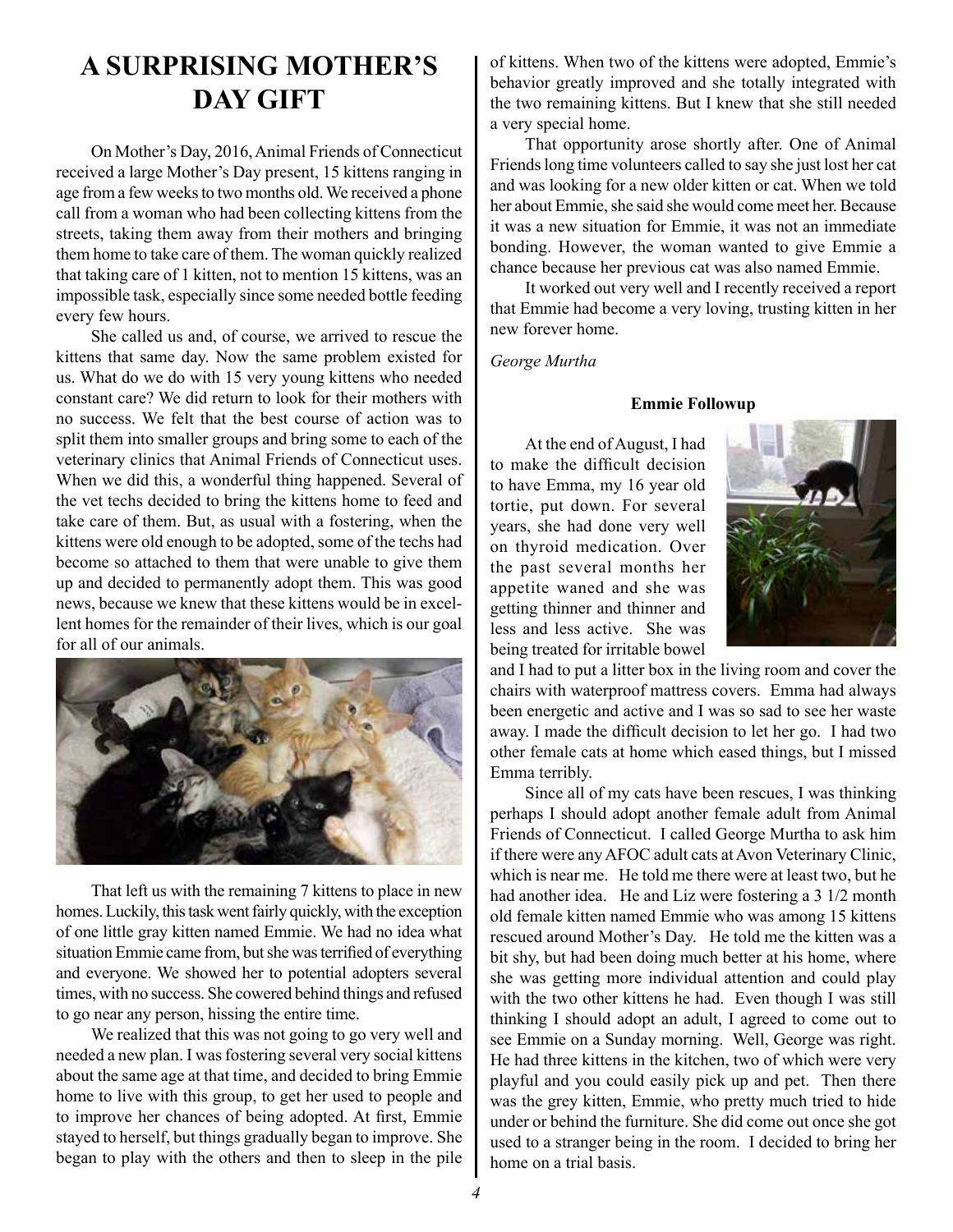I put her in the master bedroom with a litter box in the bathroom and some food in a dish and closed the door. I checked a few times during the day and could not find her anywhere. That didn't bother me, but I was concerned when I checked again before I went to bed and still could not find her. The food had not been touched and the litter box was empty.

The next morning there was good news. She had pooped in the litter box (I thought I should rename her Stinky) and had eaten the food. She also peed on the chair which had several towels on it. This was not too surprising because Emma, my tortie, had used that chair as a litter box a few times. My guess is despite my attempts to clean it, it still smelled of cat urine. I sprayed it again with an odor remover and put a waterproof mattress cover on it. I added a second litter box in the bathroom, in case the kitten was fastidious and preferred different boxes for different functions. I got down on my knees, looked under the bed and there she was. She came over to me, a little cautious at first, but it did not take long for her to let me pet her. She didn't seem to like being picked up and held, but she was quite friendly. Within a few more days, Emmie had the run of the house to the surprise of Tubbers and the consternation of Callie. Tubbers adjusted very quickly to the newcomer, but Callie is still not happy about the interloper.

Emmie was a typical teenager. She ate everything in sight, not only her food but Tubbers' and Callie's food as well. She loves to play with kibble, batting it about the kitchen floor and then eating it. Of course I discover some she's lost when I step on it.

When I got her she was all legs and tail. I toyed with the idea of changing her name to Stewie, but decided she had had enough change in her short life. She has since grown into her legs, but she still has one of the longest tails on a cat that I've ever seen. She is just as affectionate as can be. She loves being petted, especially when curled up in my lap. If my lap is already occupied when I sit in an arm chair, she lies on her back in the space between the chair arm and me with her legs up in the air. At night, she follows me to bed. She is also fascinated by water. When I water my plants, she is right there to stick her paw into the pot. She is positively fascinated watching the water when a toilet is flushed. At least she is now big enough that I no longer worry about her falling in.

I could not be happier that George talked me into adopting her.

*Ruth*



# **Blondie**

Isn't it ironic that we call shelters for homeless animals "rescues" when, ultimately, we humans are the ones being rescued? A buff colored and self-possessed cat, Blondie came into my life about two months after my beloved cat Tigi was put to sleep. Two weeks after being diagnosed with an aggressive lymphoma, Tigi stopped eating. The vet found a large tumor blocking



her digestive system. It was all so sudden and over so fast. Tigi was an AFOC rescue, and we had 9 1/2 beautiful years together. After losing Tigi, I was grieving and inconsolable. One day, my chiropractor, whom I use as a sympathetic ear, told me bluntly, "Get a cat." I looked on some websites and saw that, on the AFOC website, foster mothers were needed. I thought that being a foster mom would be a perfect interim situation for me. I called Judy and she suggested that Blondie be my foster child. I could not wait for Saturday to arrive, so I could pick her up.

When Blondie first arrived at her new home, she had three open sores on her back, allergies and a somewhat difficult temperament. Most noticeably, she had no upper lip, which she lost due to an indolent or rodent ulcer. Blondie was incredibly needy and followed me everywhere. She sat in my lap and became my shadow. At times Blondie's temper would flash. Blondie is a nipper, nips being her primary mode of self-protection, of communicating her boundaries, and of educating humans about when she would accept their physical gestures of affection. Blondie was terribly frightened of loud noises. On two occasions, once when I was using the garbage disposal and another time, when I was shuffling frozen foods in my freezer and creating a racket, Blondie became very upset, jumped up and grabbed my leg and bit me. Since then I have become kinder and gentler when using my kitchen appliances!

In the four months we have been together, Blondie has become more relaxed, happy, affectionate and significantly less needy. She feels safe and is becoming more trusting every day. She would not let me pick her up or clean her eyes and now she allows me to do so. Her nips are mostly gentle. Blondie is the official greeter in our home. When someone is at the door, Blondie is the first one to greet them. She loves company. When the plumber was installing a new toilet, Blondie was crawling on his back, supervising the job. When the maintenance men came to repair my HVAC system, Blondie was right there, watching them work. One of them gently asked me to relieve Blondie of her post, as he is allergic to cats. When guests visit, Blondie comes right up to them, sits on the armrest of the recliner right next to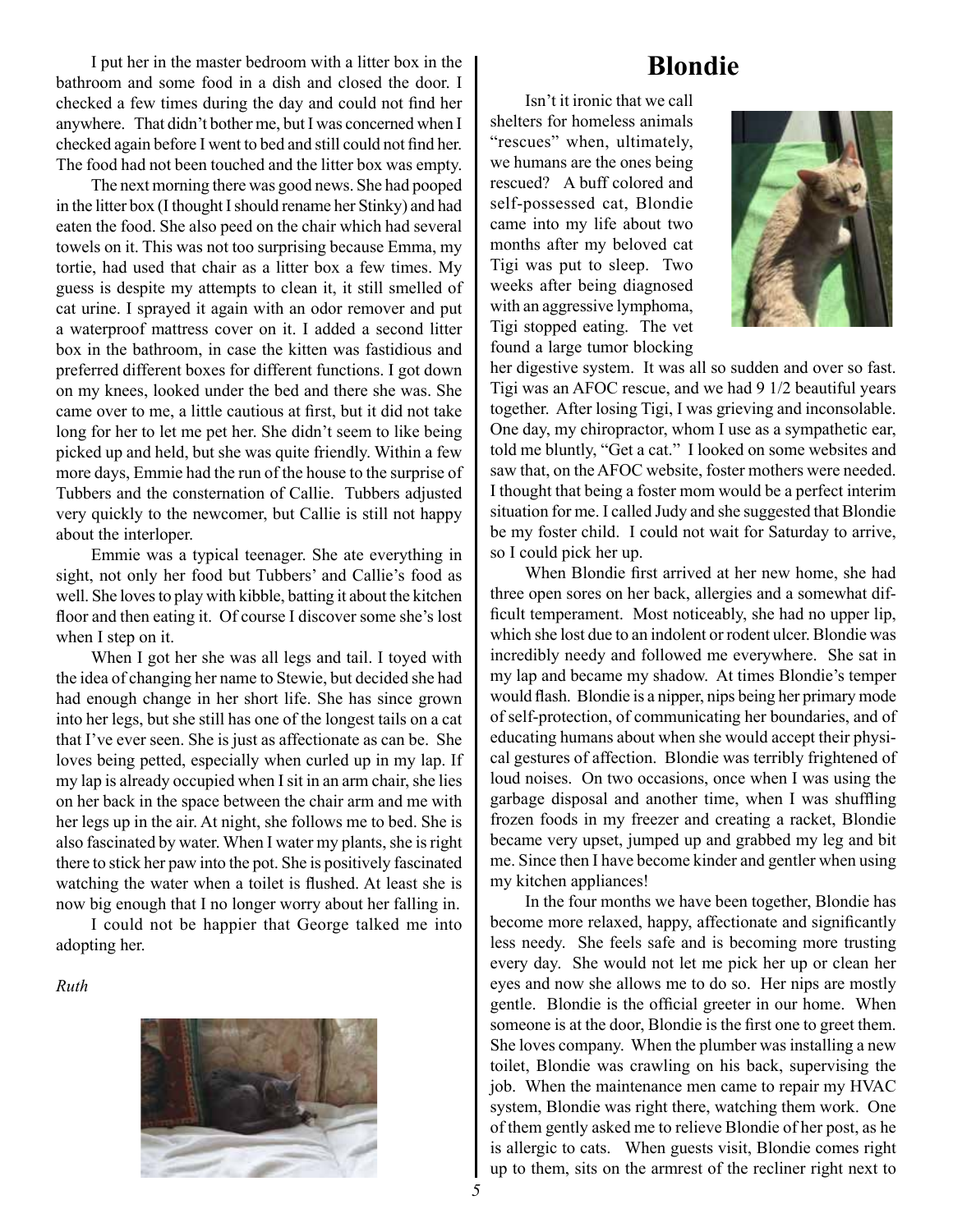them and allows herself to be petted.

Blondie has established routines. In the morning, she naps under the bed. I think she did this because she couldn't bear listening to CNN with all the election coverage. In the afternoon, Blondie naps on the windowsill and bakes in the sunlight. When the sunlight is too hot, she lays on the carpet for a little while, and then returns to the windowsill for more heat. Blondie likes to look out the windows at the trees, the street with cars, pedestrians and the squirrels. In the evening before bedtime, Blondie and I play chase the mouse, chase the balls, or find the mice hidden under the newspaper pages. When I take a nap or read in bed, Blondie sleeps on top of me. I love to hear her snore!

 I love Blondie dearly. And I would pretty much bet the farm that she loves me dearly too. Blondie has her forever home and her forever human. We are a happy family and each day is a new adventure in learning to open up to unconditional love and trust.

# **EXAMPLE DESCRIPTION DEMORY**

**Jill:** A donation was given in memory of Jill Lukesh. - Joanne Wacht-Delphia

**Jordan:** A donation was given in memory of Jordan Louis Perlroth.

- Anna Stevens

**Beverly:** A donation was given in memory of Beverly Gurrieri.

- Marilyn Szemanczky

**Harriet:** A donation was given in memory of Harriet Tuchman.

-Barbara Gorman

**Mary:** A donation was given in memory of Mary Hampton.

- Alice Longstreet

**John, Edna, Judie, & Erice:** A donation was given in memory of John Shea, Edna Shea, Judie Shea and Erice Roraback.

- George & Jacqueline Roraback

**Robert:** A donation was given in honor of Mr. & Mrs. Robert Emling.

- Vivienne Dawn Maddox

**Bridget:** A donation was given in memory of Bridget Sylvester.

 $\sum$ - George & Jacqueline Roraback

## **Ellen:** A donation was given in memory of Ellen, from AFOC. - Maria Anne Wilcox  $\nabla$

**Sophie:** A donation was given on behalf of Sophie. - Janet & William Spargo

**Lucy:** A donation was given in memory of our dog friend, Lucy Schlegel. - Jill Roskin

**Oliver:** A donation was given in memory of Oliver, beloved companion of the Magnans. - Mathew Pasternak

**Katy & Sammy:** A donation was given in memory of Katy & Sammy – beloved pets of a friend. - Judith Gascoigne

**Jacob:** A donation was given in memory of Jacob, a loving pet.

- Elizabeth DeGroat

**Pumpy:** A donation was given in memory of Pumpy. - Dr. Robert Hamm

**Kayla:** A donation was given in memory of Kayla. - Marciay Metcalf

**Ave':** A donation was given in memory of Ave'. - Zelena Sandler

**Thomas:** A donation was given in memory of Thomas, pet of Beth & Richard Pachkovsky. - William Kerrigan

**Sheba & Onyx:** A donation was given in memory of Sheba & Onyx from AFOC. - Vivienne Dawn Maddox

**Babe:** A donation was given in memory of Babe, pet of Mr. & Mrs. Brent Rice.

- Joyce & Robert Berger

**T.J. Eliot:** A donation was given in memory of T. J. Eliot, sweet kitty.

- Dolph & Marjorie Becker

**Ozzy:** A donation was given in memory of our beloved Peltingese, Ozzy.

- Belinda Lavoie

**Logan:** A donation was given in memory of Logan Wilkes, pet of Beverly Lake Wilkes. - Nicola Rubinow bqqqqB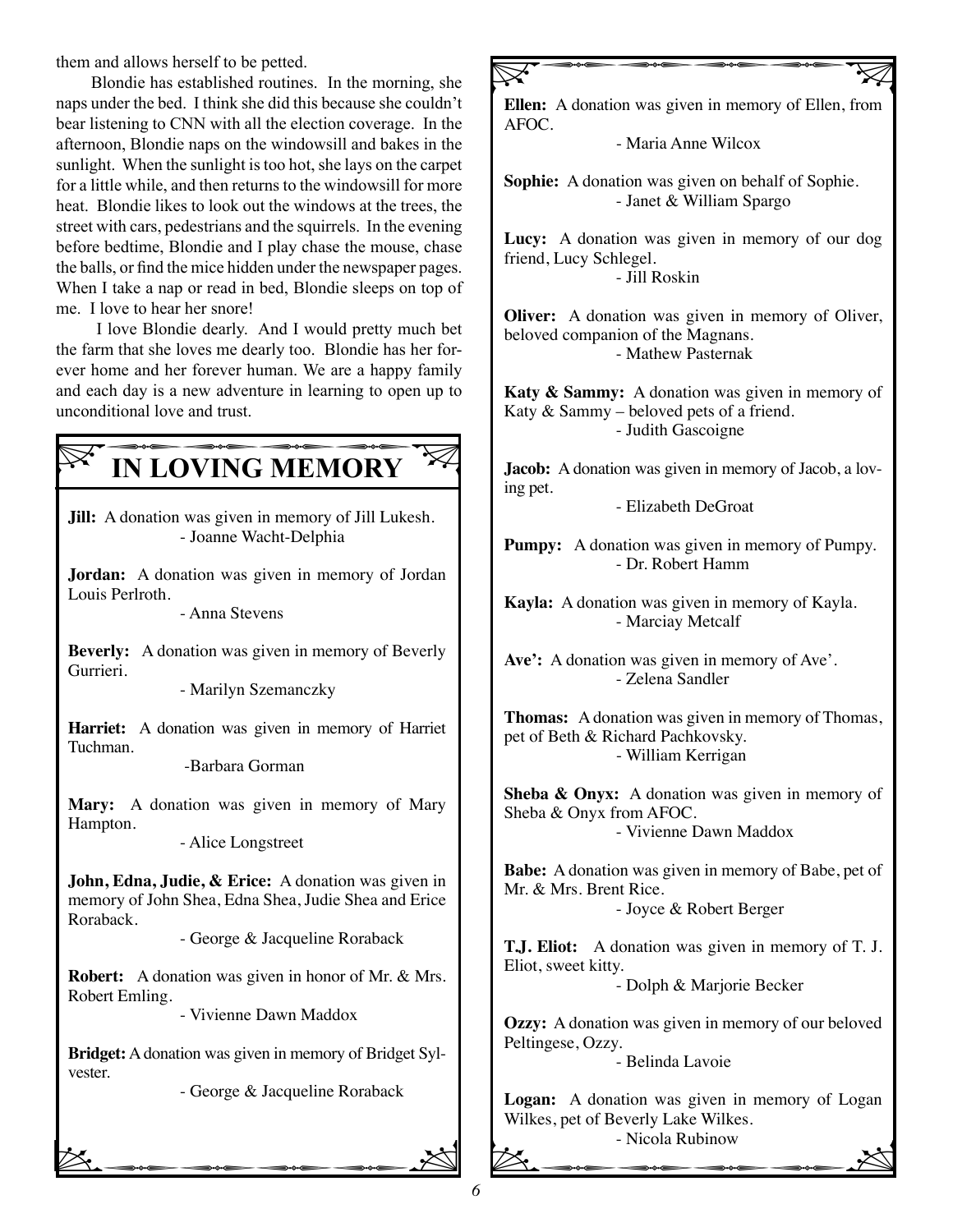# **FROM THE KITCHEN**

Pamper your pet with homemade treats. You can find these and other treats on *healthyrecipesforpets.com.*

# **BOW WOW BISCUITS**

#### **Ingredients:**

- 2 1/2 cups whole wheat flour
- 1/2 cup wheat germ
- 1/2 cup powdered milk
- 8 tablespoons bacon grease -- or margarine
- 1 egg -- beaten
- 1 teaspoon brown sugar
- 2 tablespoons beef broth -- or chicken
- 1/2 cup ice water
- 6 slices Bacon -- crumbled, optional
- 1/2 cup cheddar cheese, shredded -- optional

#### **Preparation & Cooking**

In a big mixing bowl, mix all the ingredients thoroughly to form a dough. Roll the dough out with a rolling pin and use a cookie cutter to make shapes for cookies, Bake cookies at 350 degrees for 20 - 25 min.

# **BACON BITES FOR DOGS**

#### **Ingredients:**

- 6 slices cooked bacon -- crumbled
- 4 eggs -- well beaten
- 1/8 cup bacon grease
- 1 cup water
- 1/2 cup powdered milk -- non-fat
- 2 cups graham flour
- 2 cups wheat germ
- 1/2 cup cornmeal

### **Preparation & Cooking**

Mix ingredients with a strong spoon; drop heaping tablespoonful onto a greased baking sheet. Bake in a 350° oven for 15 minutes. Turn off oven and leave cookies on baking sheet in the oven overnight to dry out.

# **KITTIES FAVORITE TREATS**

#### **Ingredients:**

- 1-1/2 cups cooked chicken or turkey
- 1 large egg
- 2 T. chicken broth
- 1 cup cornmeal
- 1/2 cup whole wheat flour

### **Preparation & Cooking**

In a blender or processor whirl chicken, egg and broth until smooth. Scrape into bowl. Add cornmeal and  $1/2$  cup flour, stir until moistened. Cover dough and refrigerate at least 2 hrs. Then roll out 1/4 in thick on lightly floured board. Cut into 1/2 in squares or triangles. Scatter on 3 greased 12 x 15 baking sheets. Bake at 350° until golden (about 15 min.) Remove from oven, stir in pans and let cool. Refrigerate airtight up to 2 weeks, freeze for longer storage. Makes about 3 cups.

## **KITTY BISCUITS**

#### **Ingredients:**

- 1 pound liver, organs, or other meat
- 2 cups old-fashioned oatmeal
- 2 cups bran
- 1/4 cup cooking oil

#### **Preparation & Cooking**

Preheat oven to 250 degrees F. Cover meat with cold water and bring to a boil. Immediately lower heat and simmer for 30 minutes. Remove meat from water and let cool; retain water.

When meat is completely cool, chop into 1-inch pieces and grind in food processor, chop in a blender, or process through a meat grinder until it is finely ground. Mix ground meat, bran, oatmeal, and oil, adding the cooking water from the meat as necessary to make a thick dough. Avoid using any more liquid than needed to make a dough that is coarse and just wet enough to work with. Shape the dough into flattened balls or little bone shapes and arrange on an oiled baking sheet. Bake for 3 hours. Then, turn off the heat and let the biscuits cool in the oven to ensure they are hard and crunchy.

Let the biscuits air dry for 24 hours and store in an airtight container on the shelf for up to 4 weeks. NOTE: When making this recipe for cats, shape the biscuits into tiny bits for easy chewing.

HINT: A good idea for getting the meat for this recipe is to save organs from chickens, turkeys, etc. in a plastic bag in the freezer until you have enough to make this yummy treat.

*We would be happy to accept a donation of a car, van, truck, RV or boat in any condition, running or not. They are a charitable tax deduction and help us continue our daily work. We could also really use a motor home or trailer to keep behind the shelter as an isolation ward.*